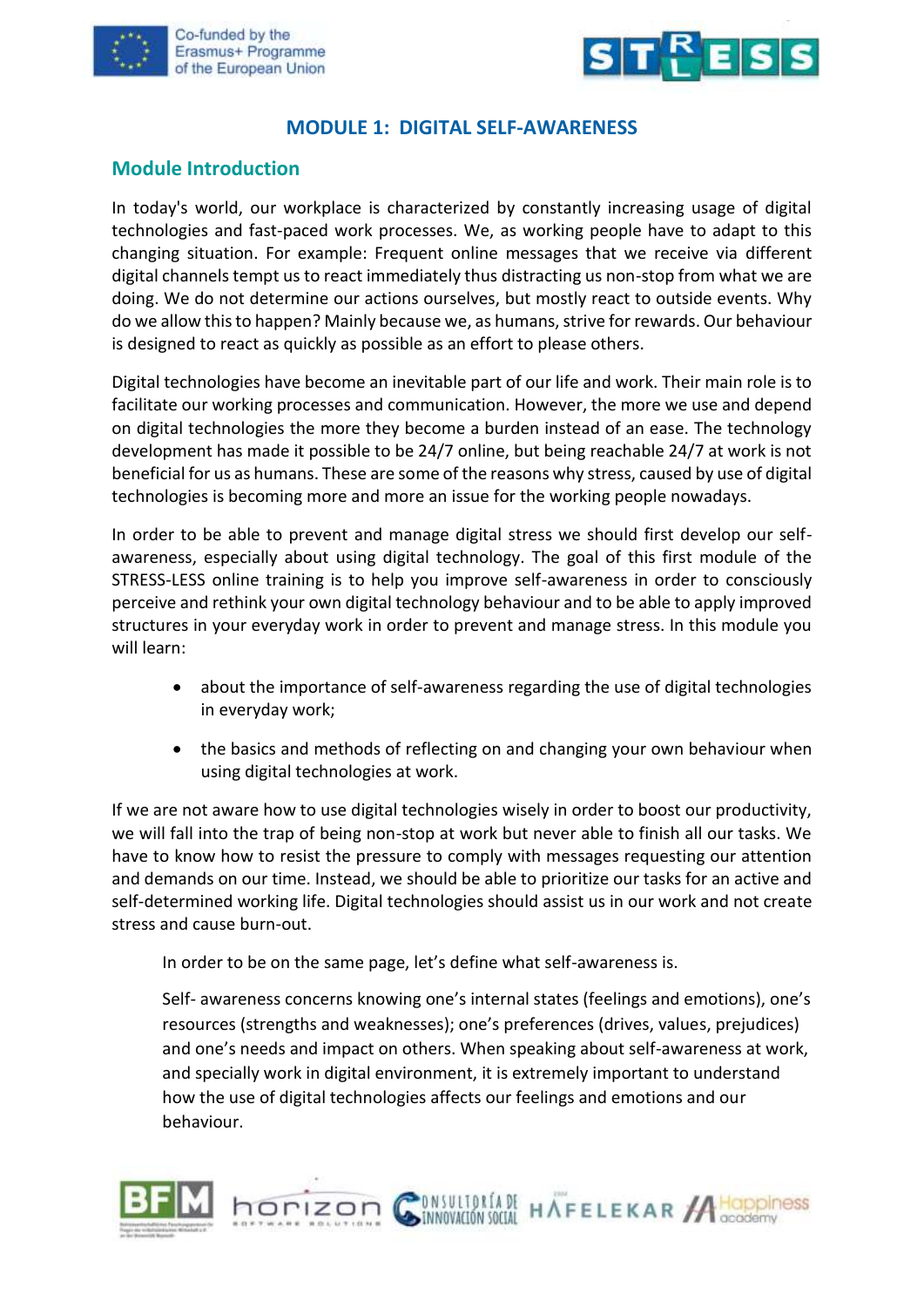



One of the main ways to build self-awareness is through self-reflection.

What does self-reflection actually mean?

Self-reflection is a term that is used quite frequently in our everyday lives. But what exactly is meant by self-reflection? Here is a definition: Self + reflection = selfreflection

Self is a generic term for all information that a person possesses, processes, collects and uses in connection with his or her own person.

Reflection is an active process in which a person thinks about and critically examines his or her own actions and experiences.

**Self-reflection** is an active process of questioning one's own emotions and actions in order to learn about oneself and one's individual behaviours.

In order to deal with negative emotions, we have to think deeply about the reasons for them. Once we identify and understand the causes of some negative emotions, related to digital technologies at work, we can take actions to avoid them or at least minimize them.

An efficient self-reflection usually proceeds in a 5-step process, which is then repeated again and again. This is the **cycle of self-reflection**:

**The first step of the process is Awareness:** First, we have to be fully aware of what is happening in the present moment – what is the situation or the problem we are in.

**The second step is conscious perception:** we have to focus on our emotions/feelings.

**Next we have to set goals**: For self-reflection, setting our own goals is important. This is the only way to check later on, whether the reflection was successful. Third, if we want to change the situation or find a solution to the problem, we have to set goals about what we want to achieve.

**The fourth step is to plan concrete actions**: This will be how we change our behaviour or attitude in order to achieve the goals. The main focus here is on the effectiveness of the individual measures and whether they lead to achieving the goal.

**The last step is integrating experience**: The newly gained experience must be integrated in our future behaviour and attitude and that is the final step. We analyse the results from our adapted behaviour or attitude and if they are satisfying we apply this behaviour/attitude in future similar situations. If not, we continue looking for possible improvements by starting a new reflection cycle.

Next, we are offering you a set of activities, which will help you build awareness about your work in digital environment and help you change your behaviour and attitude in order to prevent and manage digital stress.

You can listen to the material [here.](https://youtu.be/A8RGOdDFwYk)



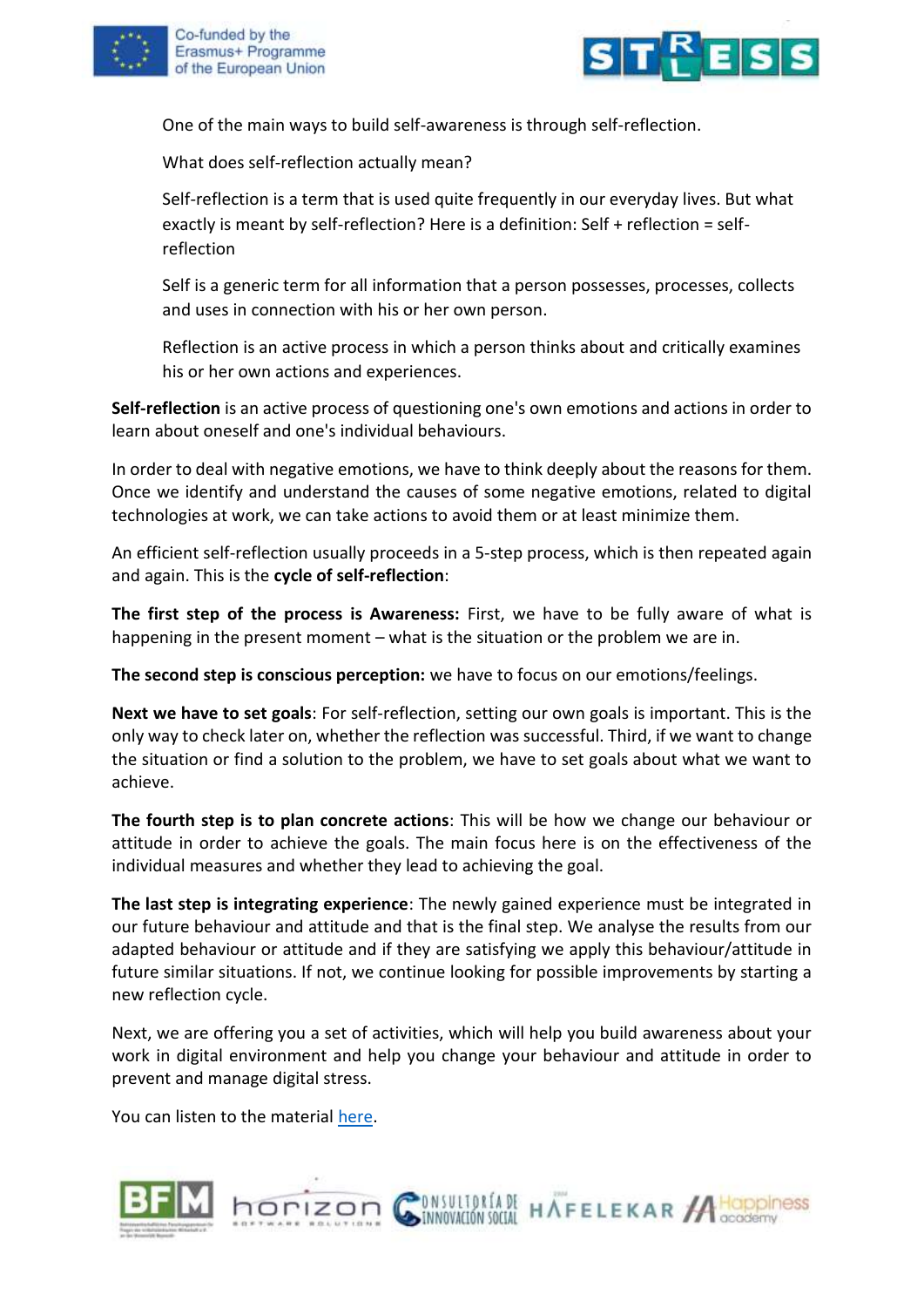



# **Activity 1**

Think briefly!

Which digital technologies have you used in your work in the last 48 hours? Make a list of them and write down:

- How much time you have spent, using each one of them?
- Are you feeling satisfied, neutral or dissatisfied with your work results?

### **Activity 2**

Let's focus on the ability to recognise and understand your own feelings and emotions while using digital technologies at work. Think about the emotions and feelings that digital work is evoking in you.

On the list with digital technologies that you've used in the last 48 hours – name at least one emotion per item. The following list may be of help: anxiety, amusement, boredom, awkwardness, confusion, disgust, excitement, fear, interest, joy, satisfaction, sympathy, triumph, confusion, etc.

If you have some symptoms of stress (ex. headache), list them too.

For example:

- 1. Email anxiety, difficulty to fall asleep
- 2. Mobile Phone satisfaction
- 3. Zoom for conference meeting boredom

### **Activity 3**

Usually, our bodies give us some signs when we start to accumulate stress. The problem is that often we are not mindful and do not "listen to our bodies". A practice called body scan is designed to help us improve our mindfulness through examining body sensations.

Let's do the practice now and continue doing it on a daily basis for a minimum of 1 week.

Once we are mindful about our digital work emotions, we can take the next step – work on the negative emotions in order to prevent stress at work.

ONSULTORÍA DE HAFELEKAR A HOppiness

Here is a guided Body scan:

[https://youtu.be/Y3TQnLRQmMY.](https://youtu.be/Y3TQnLRQmMY)

horizon

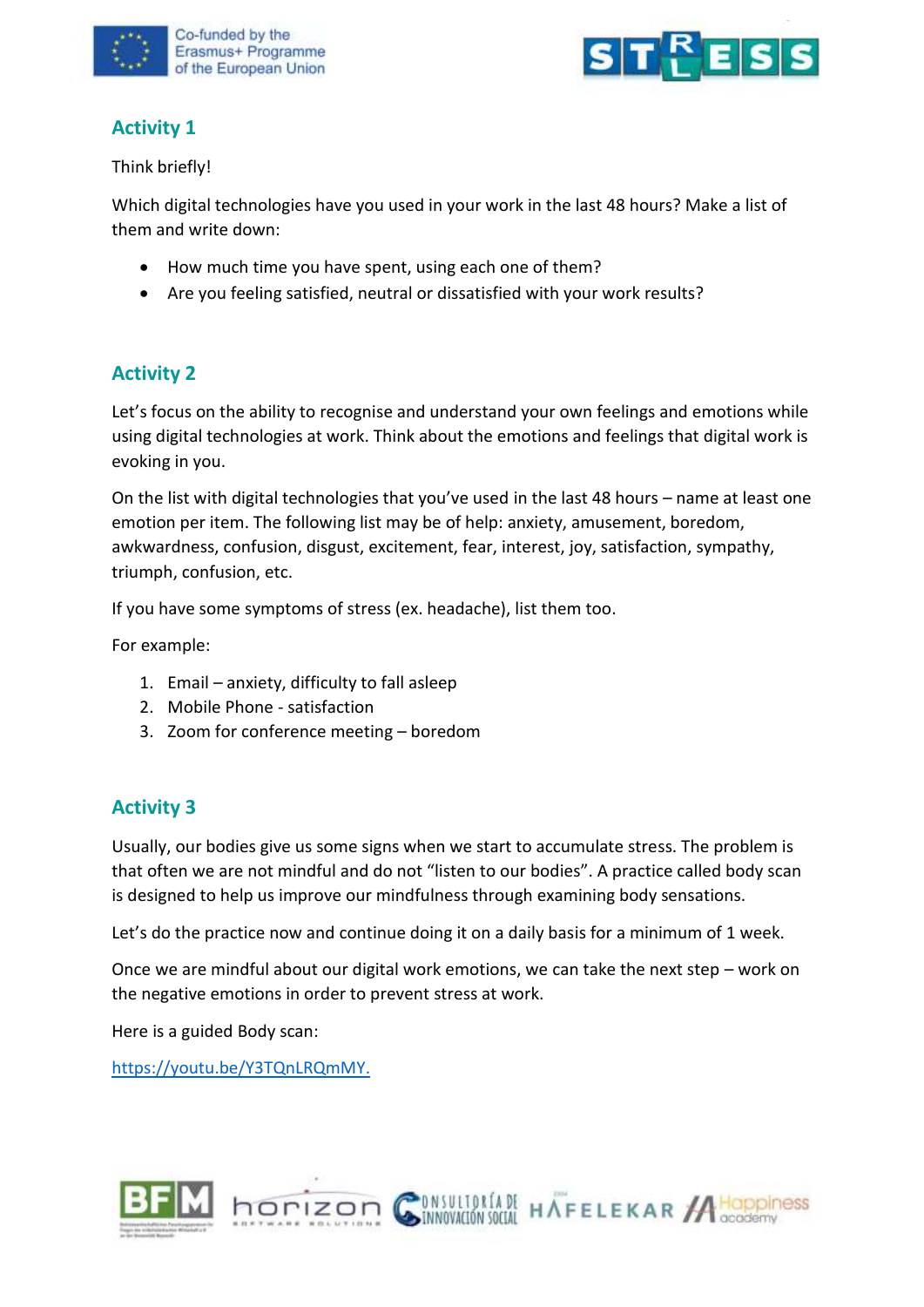



## **Activity 4**

The next step towards improving self-awareness is to work on better understanding of your own values and how they shape your behaviour while working in digital environment. There is an easy way to discover your values (or if you think you know them, it's always useful to double check). Follow this simple process:

Step 1: Who are your top 3 heroes?

Step 2: What do you admire about these 3 heroes?

Step 3: What are your top 3 values?

Here you can access a worksheet, which will guide you through the process.

You can download the worksheet [here.](https://www.stress-less-project.eu/uploads/My%20Values.pdf)

# **Activity 5**

Once you are familiar with your own emotions, body symptoms and values, let's use the 5 steps of the self-reflection cycle, to work on a specific problem you face in the daily work with digital technologies. BE CAREFUL: You will only be able to answer the questions and benefit from the reflection if you are working on a specific problem, for example "I receive so many emails!".

1. Awareness of the present moment

Questions to ask yourself:

- What is exactly happening? (ex. I am having too much unanswered messages in my mailbox)
- Why does this situation make me want to change something? (ex. I do not want to leave job undone)
- 2. Conscious perception

Questions to ask yourself:

- What am I feeling? (ex. I am feeling anxious because I am having too much unanswered messages in my mailbox)
- What exactly caused this emotion in me? (ex. I do not want to make people wait and to feel bad because I have not delivered something to them)

**DISULTORÍA DE HAFELEKAR A HOppiness** 

3. Set goals

Questions to ask yourself:

• What are my values?

horizon

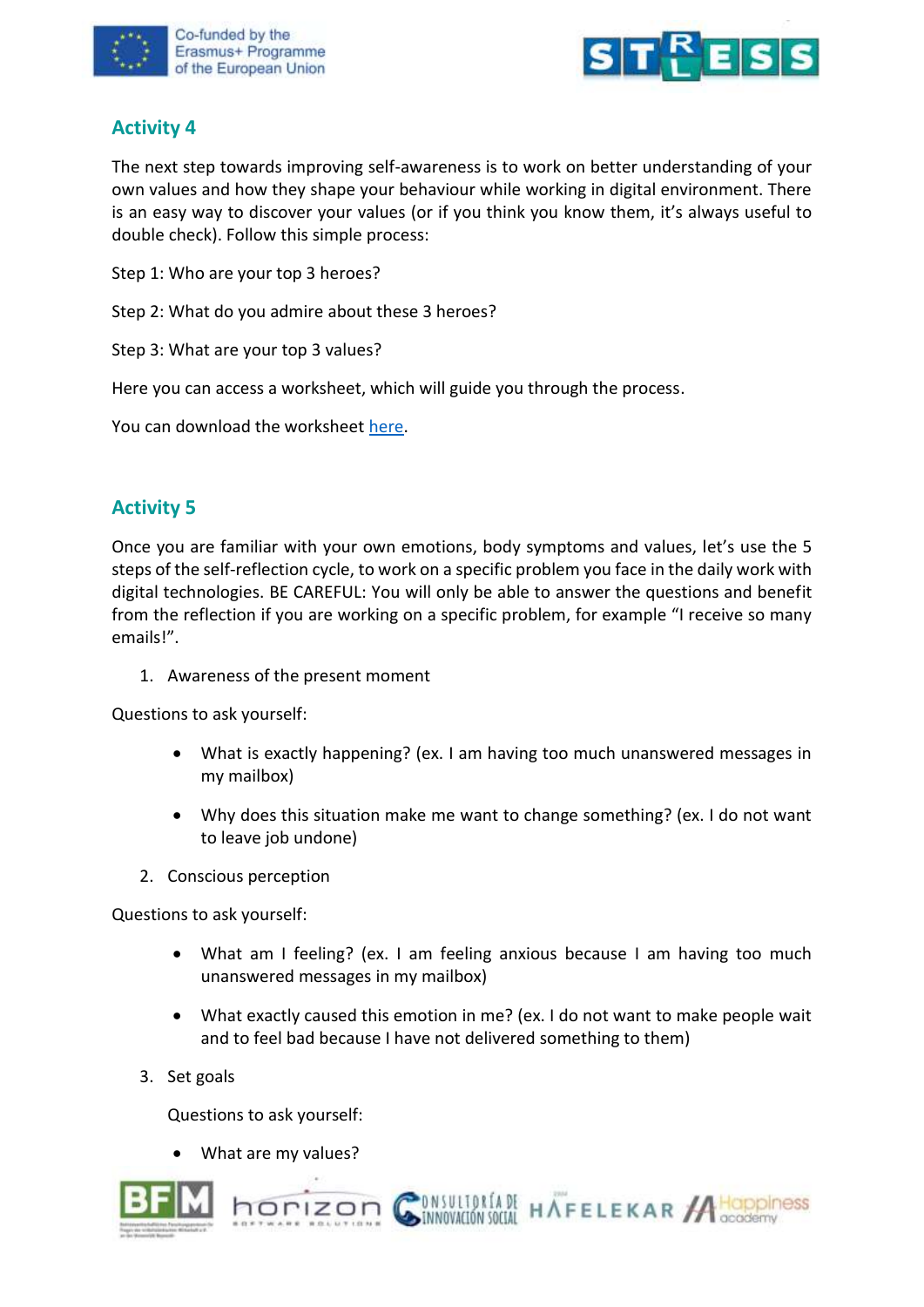



- Are my values in conflict with some aspect of my work with digital tools?
- What do I want to achieve (ex. I want these emails not to create nervousness and anxiety in me)?
- 4. Plan concrete actions

Questions to ask yourself (about the specific problem you are reflecting on):

- What can I do to avoid negative emotions in my work with digital technologies?
- What can I improve in my digital work? How can I do it What steps should I take?
- How do I know that my actions are working?
- 5. Integrate experience

General questions to ask yourself:

- What worked well and what did not work from the actions I took?
- Do I have new behaviour pattern to use at wok?
- What attitude is helping me to avoid negative emotions and stress?
- How can I change my overall experience while using digital tools at work?

The above questions are designed to facilitate your self-reflection. Of course, you can expand this set of questions with your own ones.

You can download the worksheet [here.](https://www.stress-less-project.eu/uploads/SELF-REFLECTION%20CYCLE.pdf)

Choose a specific problem that you face due to working in digital environment and go through the following steps:

#### **Activity 6**

Now that you have done one full cycle of self-reflection with the questions, we have prepared for you, it is time to create your own set of questions.

And don't worry: In the future, you don't have to design a separate list of questions for every situation! It is more important to practice the 5 steps of the self-refection, using a set of your favourite questions. In this way, after a certain period of time, an automatism develops in which, in important situations, you follow the cycle of self-reflection rather naturally. This equips you with an ease in doing self-reflection when dealing with digital technologies.

Now grab a pen or use a digital device to create a list with your own favourite questions for self-reflection.

**Activity 7** 

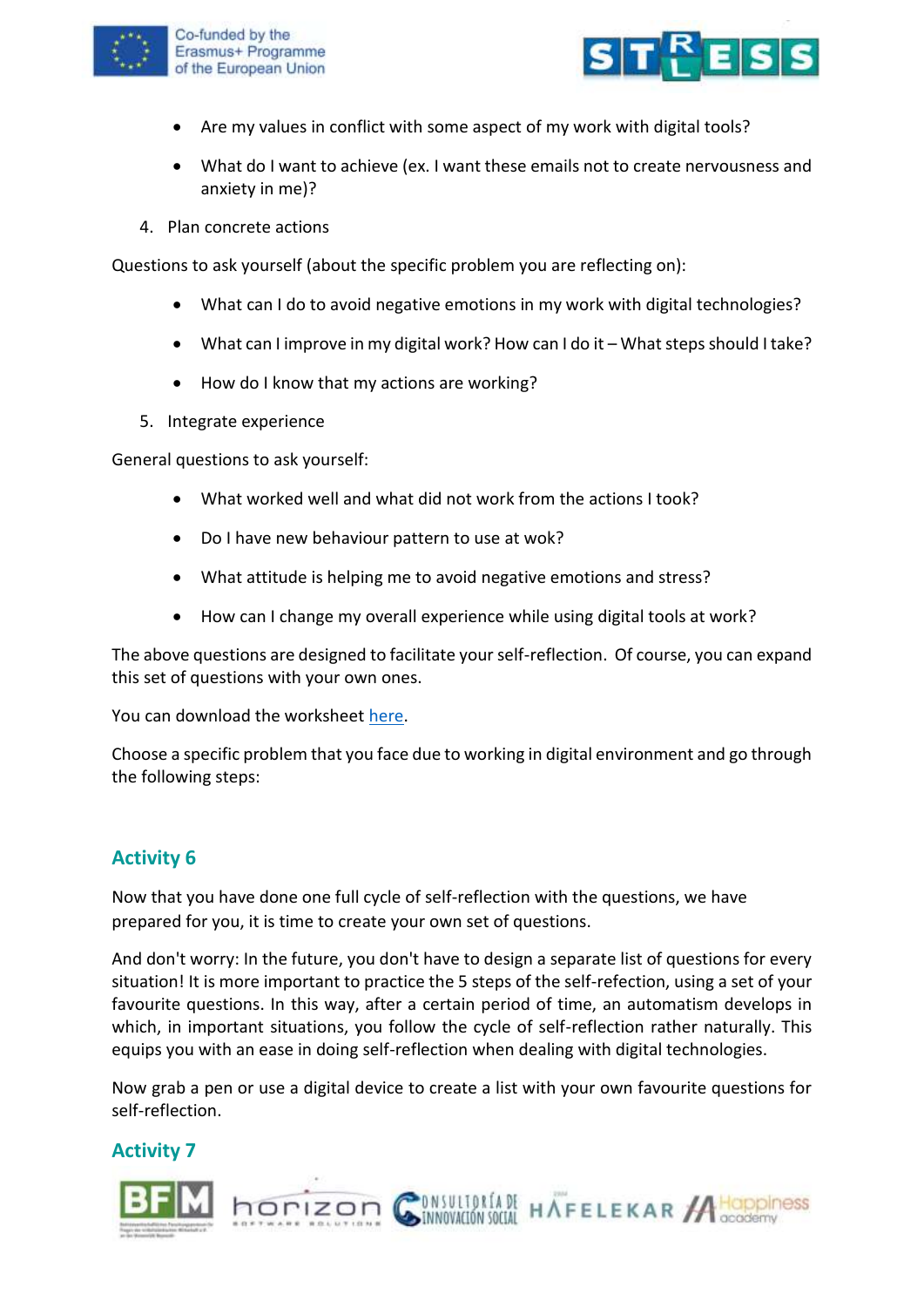



The letter to yourself is another method for self-reflection. It consists of three steps. This method is especially suitable to support you in case of negative feelings and to enable an easier coping with the situation at hand. Take a pen and paper or a digital device, on which you can write, secure some quiet space and time (about 30 minutes) and start.

Steps:

1) Identification: look for situations or your own behaviour, related to digital technologies that you personally consider unsatisfactory. Write them down in a list together with the emotions that go with them.

2) The writing down: Now imagine that your best friend is facing these problems and you are trying to provide support and help to find a positive outcome. Write a letter to this friend (yourself), in which you show compassion and understanding for the problems you have listed.

3) The confrontation: when such problems occur, open the letter and use the support it contains to process the situation and to be able to react better in the future. The confrontation is repeated several times as needed.

Do mindfully all the 3 steps of this method and see how it is helping you to develop a deeper understanding of your own behaviour when working with digital technologies.

# **Activity 8**

Let's go back the first activity from this Module. Remember the list you did about which digital technologies you had used in your work in the 48 hours prior to starting the Module and your answers to the questions:

• How much time you have spent, using each one of them?

horizon

• Are you feeling satisfied, neutral or dissatisfied with your work results?

Now, if you have to plan the next 48 hours would you change the way you use technology? What would you do differently?

# **Activity 9**

Congratulations, you have successfully completed the Self-awareness module of the Stressless program! Here is what you have learned:

• **What is self-awareness and self-reflection** = process of questioning and understanding one's own thoughts, emotions, values and actions to learn more about oneself and one's individual behaviour. These are valuable instruments for behavioural optimization.

**DISULTORÍA DE HAFELEKAR A HOPPINES**